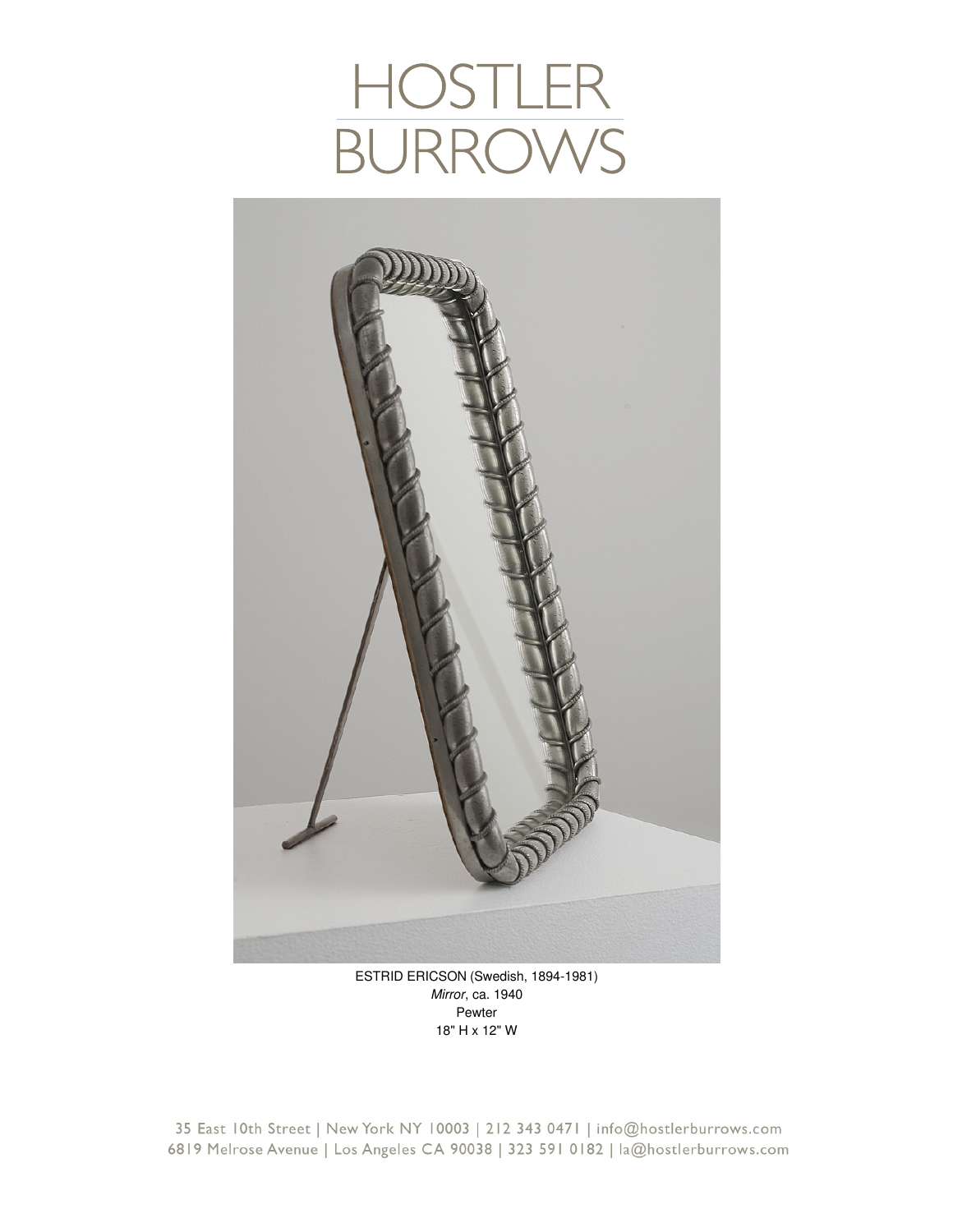

Estrid Ericson (1884-1981) was a Swedish artist, designer and accomplished entrepreneur responsible for both the establishment and longevity of Svenskt Tenn (Swedish Pewter), a Swedish interior design company for which she served as managing director for 56 years. Together with Nils Fougstedt, Ericson developed Svenskt Tenn into a most influential enterprise involved in manufacturing and design, imports, exports, retail sales and consulting services.

Ericson was born in 1894 and raised in Hjo in Vastergotland. In the early 1920s, she trained as a drawing teacher at the Technical School in Stockholm. Thereafter she worked for several years as an art teacher, a pewter artist and interior design consultant at Svenskt Hemslöjd and Willman and Wiklund.

In 1924, together with fellow pewter artist Nils Fougstedt, Ericson opened a small pewter workshop, and later in the same year they founded Svenskt Tenn in Stockholm. Initially, Svengst Tenn produced and sold creative modern designs in pewter, which were recognized for their wonderful quality of craftsmanship. In the 1930s, the focus of Svenskt Tenn shifted away from pewter and onto interior design and architect-designed furniture.

In 1934, Ericson offered the Austrian architect Josef Frank a position within the firm, which proved to be an important driving collaboration for Svenskt Tenn. Ericson and Frank developed an iconic style that while adopting some of the tenets of functionalism, maintained a warmth,